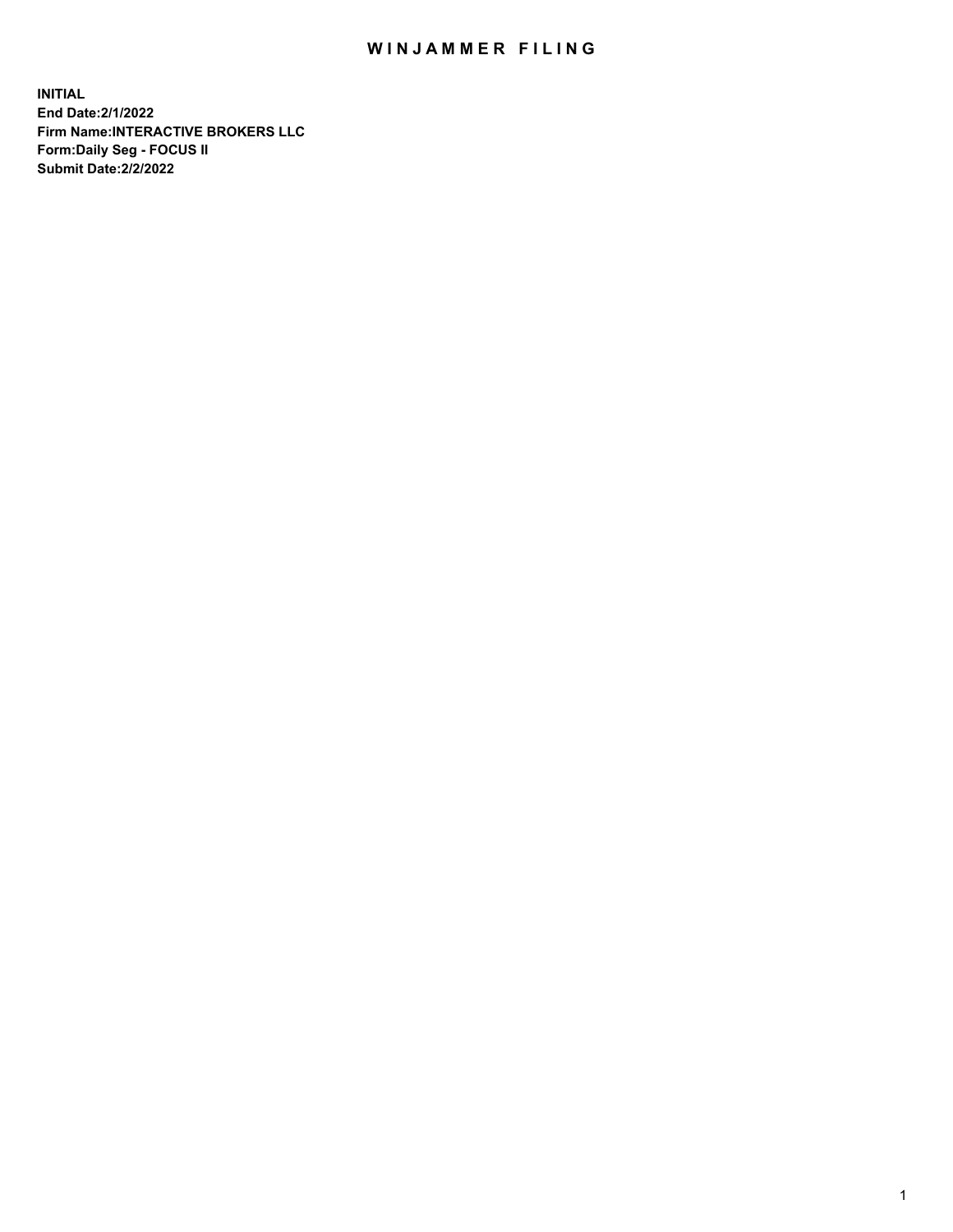**INITIAL End Date:2/1/2022 Firm Name:INTERACTIVE BROKERS LLC Form:Daily Seg - FOCUS II Submit Date:2/2/2022 Daily Segregation - Cover Page**

| Name of Company                                                                                                                                                                                                                                                                                                                | <b>INTERACTIVE BROKERS LLC</b>                                                             |
|--------------------------------------------------------------------------------------------------------------------------------------------------------------------------------------------------------------------------------------------------------------------------------------------------------------------------------|--------------------------------------------------------------------------------------------|
| <b>Contact Name</b>                                                                                                                                                                                                                                                                                                            | James Menicucci                                                                            |
| <b>Contact Phone Number</b>                                                                                                                                                                                                                                                                                                    | 203-618-8085                                                                               |
| <b>Contact Email Address</b>                                                                                                                                                                                                                                                                                                   | jmenicucci@interactivebrokers.c<br>om                                                      |
| FCM's Customer Segregated Funds Residual Interest Target (choose one):<br>a. Minimum dollar amount: : or<br>b. Minimum percentage of customer segregated funds required:% ; or<br>c. Dollar amount range between: and; or<br>d. Percentage range of customer segregated funds required between:% and%.                         | $\overline{\mathbf{0}}$<br>$\overline{\mathbf{0}}$<br>155,000,000 245,000,000<br><u>00</u> |
| FCM's Customer Secured Amount Funds Residual Interest Target (choose one):<br>a. Minimum dollar amount: ; or<br>b. Minimum percentage of customer secured funds required:% ; or<br>c. Dollar amount range between: and; or<br>d. Percentage range of customer secured funds required between:% and%.                           | $\frac{0}{0}$<br>80,000,000 120,000,000<br>00                                              |
| FCM's Cleared Swaps Customer Collateral Residual Interest Target (choose one):<br>a. Minimum dollar amount: ; or<br>b. Minimum percentage of cleared swaps customer collateral required:% ; or<br>c. Dollar amount range between: and; or<br>d. Percentage range of cleared swaps customer collateral required between:% and%. | $\frac{0}{0}$<br>$\underline{0}$ $\underline{0}$<br>0 <sub>0</sub>                         |

Attach supporting documents CH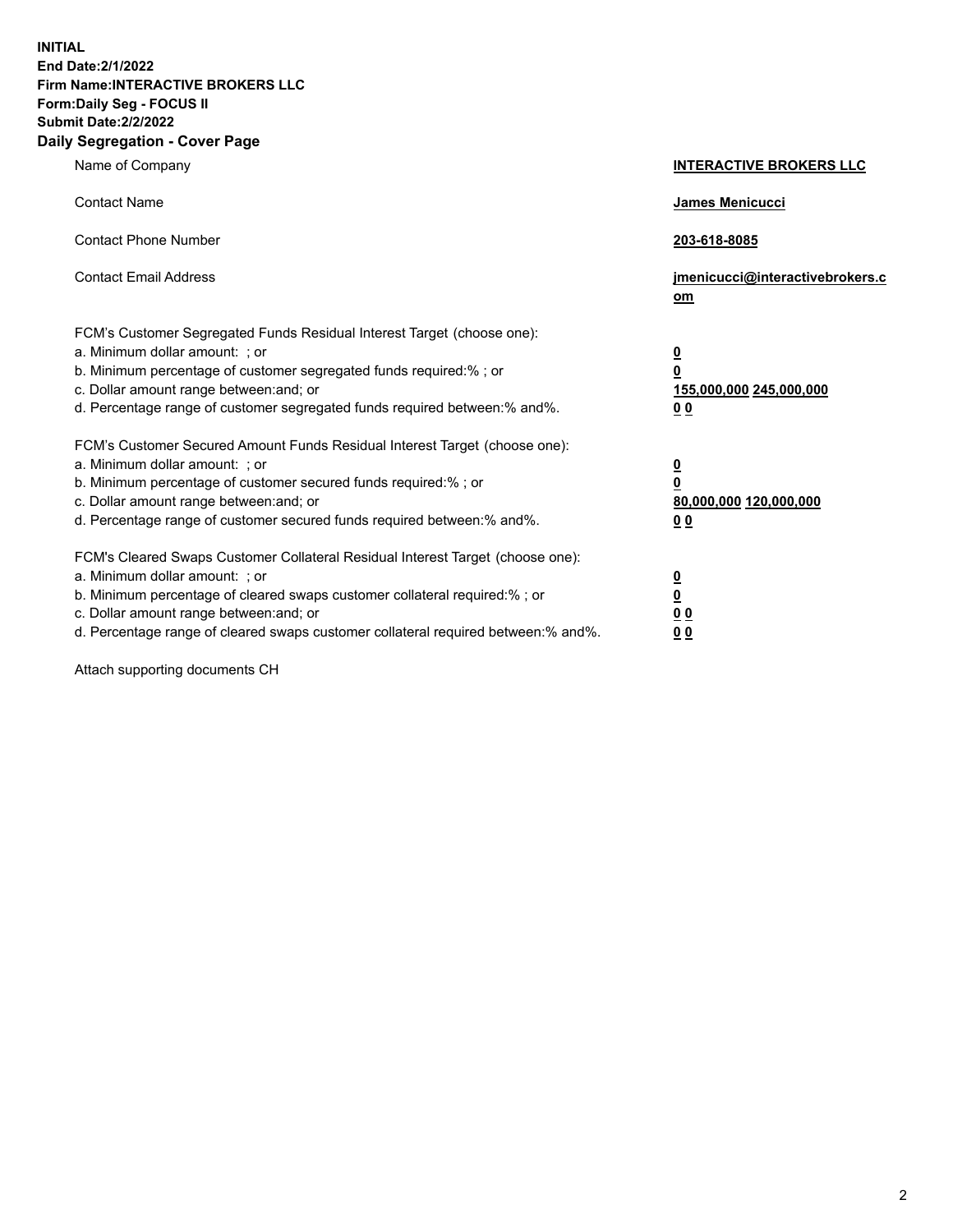**INITIAL End Date:2/1/2022 Firm Name:INTERACTIVE BROKERS LLC Form:Daily Seg - FOCUS II Submit Date:2/2/2022 Daily Segregation - Secured Amounts**

|                | Daily Ocglegation - Occuled Anioants                                                        |                                   |
|----------------|---------------------------------------------------------------------------------------------|-----------------------------------|
|                | Foreign Futures and Foreign Options Secured Amounts                                         |                                   |
|                | Amount required to be set aside pursuant to law, rule or regulation of a foreign            | $0$ [7305]                        |
|                | government or a rule of a self-regulatory organization authorized thereunder                |                                   |
| 1.             | Net ledger balance - Foreign Futures and Foreign Option Trading - All Customers             |                                   |
|                | A. Cash                                                                                     | 409,558,381 [7315]                |
|                | B. Securities (at market)                                                                   | $0$ [7317]                        |
| 2.             | Net unrealized profit (loss) in open futures contracts traded on a foreign board of trade   | 72,606,731 [7325]                 |
| 3.             | Exchange traded options                                                                     |                                   |
|                | a. Market value of open option contracts purchased on a foreign board of trade              | 121,509 [7335]                    |
|                | b. Market value of open contracts granted (sold) on a foreign board of trade                | $-10,917$ [7337]                  |
| 4.             | Net equity (deficit) (add lines 1. 2. and 3.)                                               | 482,275,704 [7345]                |
| 5.             | Account liquidating to a deficit and account with a debit balances - gross amount           | 11,297 [7351]                     |
|                | Less: amount offset by customer owned securities                                            | 0 [7352] 11,297 [7354]            |
| 6.             | Amount required to be set aside as the secured amount - Net Liquidating Equity              | 482,287,001 [7355]                |
|                | Method (add lines 4 and 5)                                                                  |                                   |
| 7.             | Greater of amount required to be set aside pursuant to foreign jurisdiction (above) or line | 482,287,001 [7360]                |
|                | 6.                                                                                          |                                   |
|                | FUNDS DEPOSITED IN SEPARATE REGULATION 30.7 ACCOUNTS                                        |                                   |
| $\mathbf{1}$ . | Cash in banks                                                                               |                                   |
|                | A. Banks located in the United States                                                       | 30,774,386 [7500]                 |
|                | B. Other banks qualified under Regulation 30.7                                              | 0 [7520] 30,774,386 [7530]        |
| 2.             | <b>Securities</b>                                                                           |                                   |
|                | A. In safekeeping with banks located in the United States                                   | 348,906,000 [7540]                |
|                | B. In safekeeping with other banks qualified under Regulation 30.7                          | 0 [7560] 348,906,000 [7570]       |
| 3.             | Equities with registered futures commission merchants                                       |                                   |
|                | A. Cash                                                                                     | $0$ [7580]                        |
|                | <b>B.</b> Securities                                                                        | $0$ [7590]                        |
|                | C. Unrealized gain (loss) on open futures contracts                                         | $0$ [7600]                        |
|                | D. Value of long option contracts                                                           | $0$ [7610]                        |
|                | E. Value of short option contracts                                                          | 0 [7615] 0 [7620]                 |
| 4.             | Amounts held by clearing organizations of foreign boards of trade                           |                                   |
|                | A. Cash                                                                                     | $0$ [7640]                        |
|                | <b>B.</b> Securities                                                                        | $0$ [7650]                        |
|                | C. Amount due to (from) clearing organization - daily variation                             | $0$ [7660]                        |
|                | D. Value of long option contracts                                                           | $0$ [7670]                        |
|                | E. Value of short option contracts                                                          | 0 [7675] 0 [7680]                 |
| 5.             | Amounts held by members of foreign boards of trade                                          |                                   |
|                | A. Cash                                                                                     | 221,943,881 [7700]                |
|                | <b>B.</b> Securities                                                                        | $0$ [7710]                        |
|                | C. Unrealized gain (loss) on open futures contracts                                         | 2,808,243 [7720]                  |
|                | D. Value of long option contracts                                                           | 121,509 [7730]                    |
|                | E. Value of short option contracts                                                          | -10,917 [7735] 224,862,716 [7740] |
| 6.             | Amounts with other depositories designated by a foreign board of trade                      | $0$ [7760]                        |
| 7.             | Segregated funds on hand                                                                    | $0$ [7765]                        |
| 8.             | Total funds in separate section 30.7 accounts                                               | 604,543,102 [7770]                |
| 9.             | Excess (deficiency) Set Aside for Secured Amount (subtract line 7 Secured Statement         | 122,256,101 [7380]                |
|                | Page 1 from Line 8)                                                                         |                                   |
| 10.            | Management Target Amount for Excess funds in separate section 30.7 accounts                 | 80,000,000 [7780]                 |
| 11.            | Excess (deficiency) funds in separate 30.7 accounts over (under) Management Target          | 42,256,101 [7785]                 |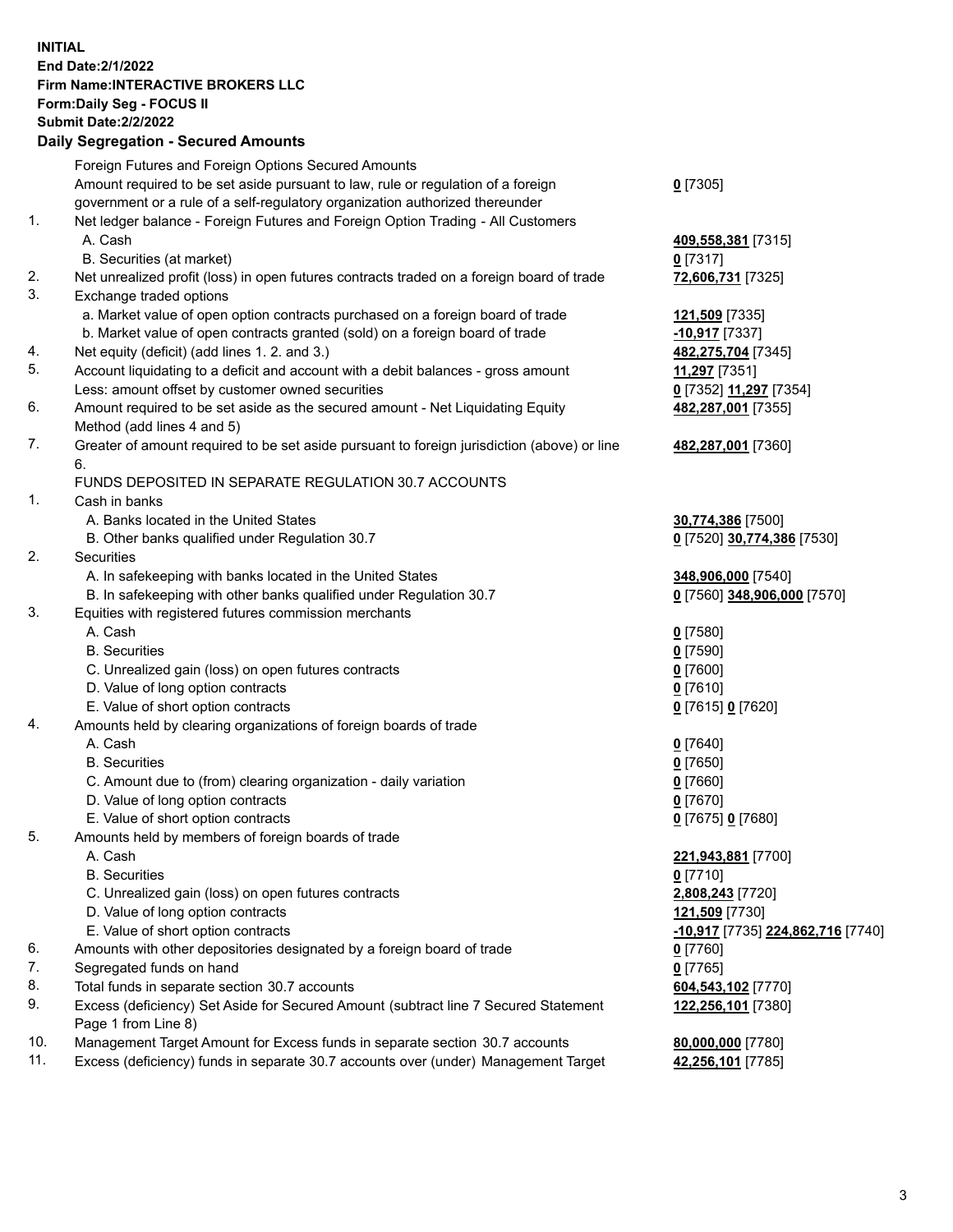**INITIAL End Date:2/1/2022 Firm Name:INTERACTIVE BROKERS LLC Form:Daily Seg - FOCUS II Submit Date:2/2/2022 Daily Segregation - Segregation Statement** SEGREGATION REQUIREMENTS(Section 4d(2) of the CEAct) 1. Net ledger balance A. Cash **7,755,924,189** [7010] B. Securities (at market) **0** [7020] 2. Net unrealized profit (loss) in open futures contracts traded on a contract market **142,011,073** [7030] 3. Exchange traded options A. Add market value of open option contracts purchased on a contract market **662,923,406** [7032] B. Deduct market value of open option contracts granted (sold) on a contract market **-607,445,710** [7033] 4. Net equity (deficit) (add lines 1, 2 and 3) **7,953,412,958** [7040] 5. Accounts liquidating to a deficit and accounts with debit balances - gross amount **1,035,685** [7045] Less: amount offset by customer securities **0** [7047] **1,035,685** [7050] 6. Amount required to be segregated (add lines 4 and 5) **7,954,448,643** [7060] FUNDS IN SEGREGATED ACCOUNTS 7. Deposited in segregated funds bank accounts A. Cash **752,333,690** [7070] B. Securities representing investments of customers' funds (at market) **5,063,435,070** [7080] C. Securities held for particular customers or option customers in lieu of cash (at market) **0** [7090] 8. Margins on deposit with derivatives clearing organizations of contract markets A. Cash **1,987,470,724** [7100] B. Securities representing investments of customers' funds (at market) **298,033,561** [7110] C. Securities held for particular customers or option customers in lieu of cash (at market) **0** [7120] 9. Net settlement from (to) derivatives clearing organizations of contract markets **7,561,423** [7130] 10. Exchange traded options A. Value of open long option contracts **662,923,406** [7132] B. Value of open short option contracts **-607,445,710** [7133] 11. Net equities with other FCMs A. Net liquidating equity **0** [7140] B. Securities representing investments of customers' funds (at market) **0** [7160] C. Securities held for particular customers or option customers in lieu of cash (at market) **0** [7170] 12. Segregated funds on hand **0** [7150] 13. Total amount in segregation (add lines 7 through 12) **8,164,312,164** [7180] 14. Excess (deficiency) funds in segregation (subtract line 6 from line 13) **209,863,521** [7190] 15. Management Target Amount for Excess funds in segregation **155,000,000** [7194]

16. Excess (deficiency) funds in segregation over (under) Management Target Amount Excess

**54,863,521** [7198]